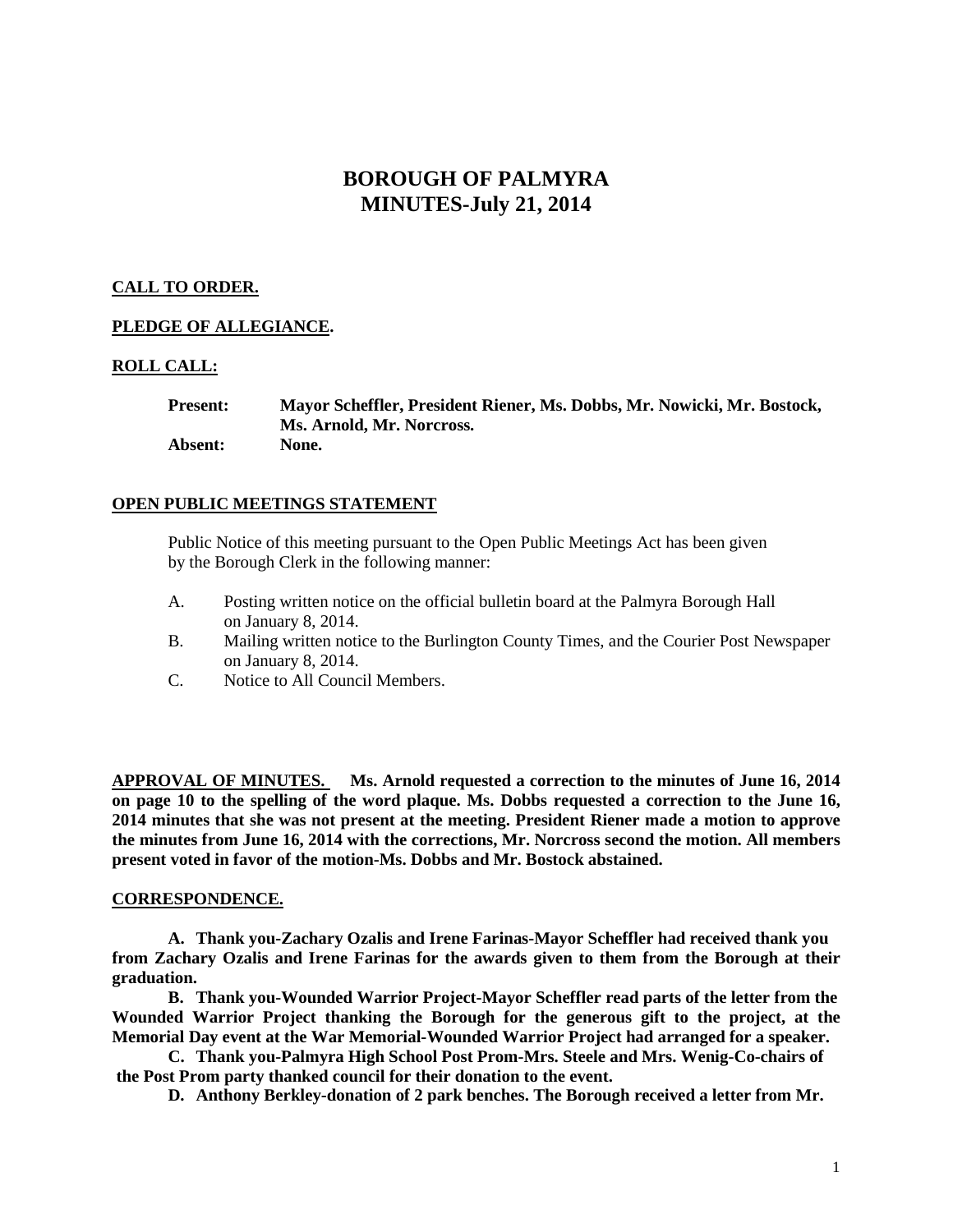**Berkley requesting permission to have two benches placed near the river in honor of his parents. Mr. Gural will talk to Mr. Berkley and find the exact location.**

**E. Appointment to Land Use Board-Mayor Scheffler appointed Andrew Blaisdellalternate#4 to the board.** 

#### **PROFESSIONAL UPDATES.**

**A. Environmental Resolutions-Mr. Kirchner handed out copies of the survey completed at the intersection of Cinnaminson Avenue and Bank Avenue. The piece of land after a title search belongs to the State of New Jersey. Mr. Kirchner informed council that there is a resolution on the agenda for a change order to the contract with Charles Marandino LLC. The paving of Charles Street should start sometime next week. Mr. Kirchner reviewed the grant for the generator. The Borough had received a letter last week that they were going to receive additional funding for the generator from the previous grant award letter. Mr. Kirchner explained that \$180,000 is total cost of project with \$75,000 already awarded for the project. Any funds left have the project is completed will be returned. Mr. Kirchner discussed the Firth Lane ditch process and that OEM had put in for a grant to FEMA to do the work and that the grant for \$25,000 was approve and that Mr. Kirchner had met with representatives of FEMA about the project. Mr. Norcross discussed that the beavers are back at the ditch and will clogged it up again. President Riener inquired as to whom was responsible for the cleaning of the ditch. Mr. Gural replied that the ditch was put in years ago by Korman properties and the ownership is not clear. Mr. Kirchner discussed that the Legion Field and Ethel B. Hardy Park improvements should be starting next week. The construction at the sewer plant is moving along. Mr. Norcross inquired if the water fountain at Legion Field was included in the grant application. Mr. Gural replied that there were no improvements needed at the fountain at the time of application for the grant funding. Mr. Norcross explained that young kids are trying to swim in the fountain and that the parents are present. Mr. Gural discussed that the police will need to monitor the fountain to keep the kids moving along and out of the fountain. Lt. Campbell will inform the patrols about the problem.** 

**B. Bowman-Mr. Gural reported that the Borough had no findings or recommendations on the official audit report. Mayor Scheffler thanked the employees for their hard work.** 

**C. CGP & H-Mr. Gural handed out to council the grant information on the Cool Cities funding for trees. The shade tree committee had received funding from Cool Cities to plant additional trees a few years ago. The Small Cities grant is in process for funding for West Second Street in the amount of \$300,000. Mr. Gerkens is looking at grants for the feral cat issue with the Trap, Neuter/Release program.** 

#### **ORDINANCE ON SECOND READING. (public hearing).**

**A. Ordinance 2014-7, An Ordinance Revising Schedule VII And Schedule XXIII To Chapter 90 Of The Borough Of Palmyra Code. Mayor Scheffler explained that this ordinance fills in a gap with the current ordinance to prohibit trucks from parking on certain streets. Mr. Nowicki made a motion to open the public hearing on the ordinance, Mr. Norcross second the motion. All members present voted in favor of the motion. No one wishing to be heard, Mr. Norcross made a motion to close the public portion, Mr. Nowicki second the motion. All members present voted in favor of the motion. President Riener made a motion to adopt the ordinance on second and final reading, Ms. Dobbs second the motion. At the call of the roll, the vote was:**

> **AYES: President Riener, Ms. Dobbs, Mr. Nowicki, Mr. Bostock, Ms. Arnold, Mr. Norcross.**

**NAYES: None. The ordinance was adopted on second and final reading and will take**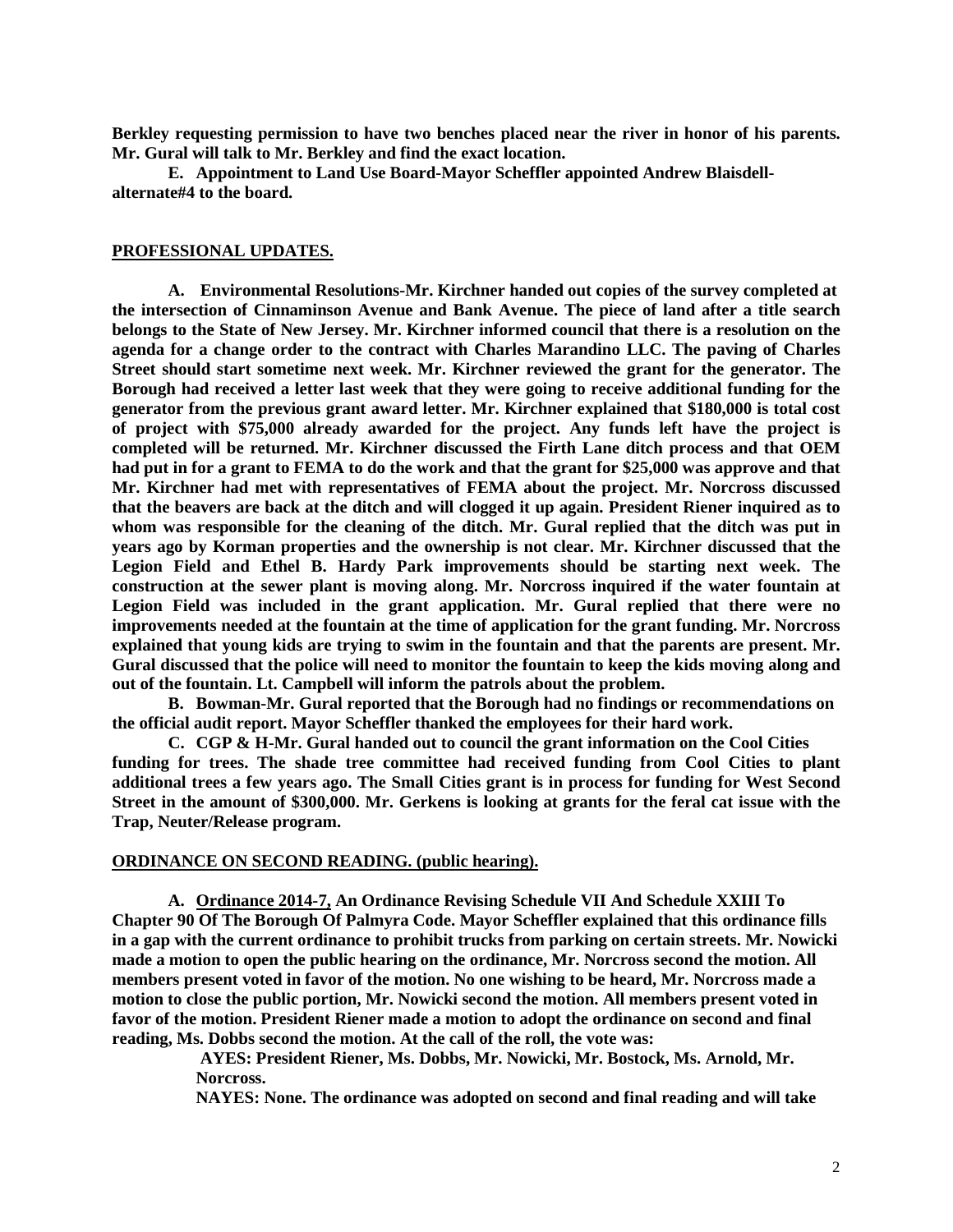**effect after publication according to law.** 

**B. Ordinance 2014-8, An Ordinance Accepting An Easement From The Owner Of Lot 4, Block 28 On The Borough Of Palmyra Tax Map To Provide Additional Land For The Roadway Connecting the Parking Lot At Borough Hall To Cinnaminson Avenue. President Riener made a motion to open the public hearing on the ordinance, Mr. Bostock second the motion. All members present voted in favor of the motion.** 

**Resident-discussed that there are unmark graves under the roadway and that the path is now wider than it used to be years ago. Mayor Scheffler explained that the Borough has had discussions with the church about the roadway and that they are supportive of the improvements and assured the Borough that they were not going over any graves. Mr. Norcross explained that the Borough also repaired some steps and stones for the cemetery in the back of Borough Hall that had been damaged also.** 

**No one else from the public wishing to be heard, President Riener made a motion to close the public portion, Mr. Nowicki second the motion. All members present voted in favor of the motion. Mr. Norcross made a motion to adopt the ordinance on second and final reading, President Riener second the motion. At the call of the roll, the vote was:**

> **AYES: President Riener, Ms. Dobbs, Mr. Nowicki, Mr. Bostock, Ms. Arnold, Mr. Norcross.**

**NAYES: None. The ordinance was adopted on second and final reading and will take effect after publication according to law.** 

**C. Ordinance 2014-9, An Ordinance Authorizing The Appropriation In The Amount Of \$15,000.00 From General Capital Fund Surplus for the Acquisition Of Property Block 127, Lot 10 And Lot 11 In The Borough Of Palmyra County Of Burlington, State of New Jersey. Mayor Scheffler explained that the Borough is pursuing the acquisition of the property as another company has a lien on the property and was starting foreclosure proceedings. The Borough also has a lien on the property. This ordinance will allow the Borough to pay off the lien and own the property. Mayor Scheffler explained that the council is considering demolition of the building and applying for grant funding to do a pocket park or sell the lot. Mr. Norcross made a motion to open the public hearing on the ordinance, Ms. Dobbs second the motion. All members present voted in favor of the motion.** 

**Mr. Scott-Front Street-informed council that he has a petition with about 52 signatures stating that they do not want a park at that location. Mr. Scott inquired as to the process council used to get to this point. Mayor Scheffler explained that the Borough and another company hold sewer liens on the property and that the other company had notified the Borough that they were going to foreclose on the property. Council hired an attorney who specialist in foreclosures to review the Borough's options. Mayor Scheffler explained that council has not made a final decision on what to do with the property and would like to hear from the residents. Mr. Scott discussed that the property was not paying taxes due to being a non-profit and only had sewer bills and that he would like to see the property go back on the tax rolls instead of the Borough owning the lot. Mr. Scott explained that they come as voters and taxpayers of the Borough to request that the lot be sold for tax ratables. President Riener explained that council has not made any strong commitment to do anything with the property.** 

**Mrs. Scott-Front Street inquired if the Borough owns the property on the corner of Broad and Market Street. Mr. Gural explained that there was discussion about buying the small strip of land to use as a gateway into the Borough and that the purchase was never completed.** 

**Resident-property needs to generate some taxes for the Borough. There are a lot of vacant properties in the area between Arch and Fourth Street. Resident complained that 421 5th Street is horrible with wildlife living there, trash thrown about the properties, and people dumping on the vacant properties. Mayor Scheffler explained that Mrs. Kilmer-Code Enforcement Officer will look**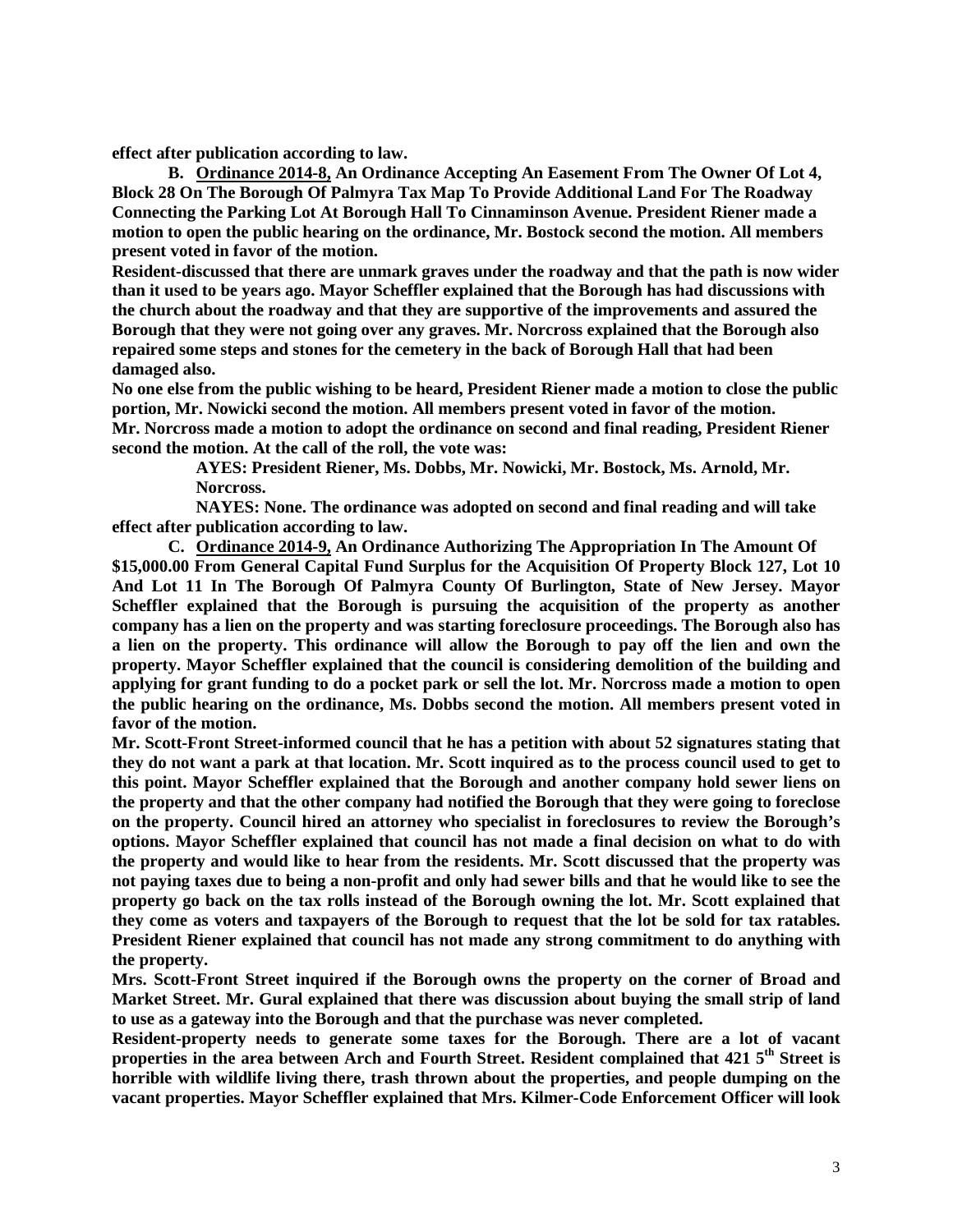**at the property. Mr. Gural will talk to public works about cleaning up the property. Residentsomeone is responsible because the taxes are being paid on the property. Mayor Scheffler explained that the Borough has been looking at some of the lots that the Borough owns to see if any could be sold to the adjacent property owners. Liens that are owned by the Borough have also been reviewed. Resident discussed that the town should purchase the vacant properties that need the grass cut and are falling down, fix them up and resell them. Mayor Scheffler explained that the Borough did adopt a vacant property ordinance that requires the owner or the bank to register the property and pay a fee. The banks can afford to hold a property till the market returns for selling.** 

**Mr. Howard-Vine Street thanked council for going into detail about the Tri-Boro Vets property because there were a lot of questions about why the Borough was interested in the property. Mr. Howard discussed that a small library might benefit the town in that location. Mr. Howard inquired about the original Veterans sign on the property. Mayor Scheffler discussed that the Borough could preserve the sign or the remaining members of the organization may want it. Mr. Scott explained that the Tri-Boro Vets would like the sign and some additional things that are in the building. Mayor Scheffler explained that the Tri-Boro Vets and the Historical Society would be allowed to enter the property and obtain property that they wish to keep.** 

**Mr. McElwee-Columbia Avenue-discussed that he remembers going to the property for various functions. Mr. McElwee agrees that the property should be put back on the tax roll and that there is a library in Riverton and the County library. Mr. McElwee suggested that the Borough obtain the property and sell it as is, let the new owner demo the building.** 

**Mrs. Holloway-Broad Street inquired if there are any plans for the Route 73 property. Mr. Rosenberg respond that the principle problem is the economic and construction industry has suffered the last few years. The Borough has received inquiries about the property as well as some dialogue with interested parties. There is still clean-up that is needed. Mrs. Holloway inquired if a sign could be placed on Route 73 that states welcome to Palmyra, there is a sign for Riverton, but not Palmyra. Mr. Gural explained that Route 73 is not a Borough street and Broad Street is a county roadway, so they control the signage. Mr. Gural will review the sign.** 

**No one else from the public wishing to be heard, Mr. Norcross made a motion to close the public hearing, Mr. Nowicki second the motion. All members present voted in favor the motion.**

**President Riener made a motion to adopt the ordinance on second and final reading, Mr. Bostock second the motion. At the call of the roll, the vote was:**

> **AYES: President Riener, Ms. Dobbs, Mr. Nowicki, Mr. Bostock, Ms. Arnold, Mr. Norcross.**

**NAYES: None. The ordinance was adopted on second and final reading and will take effect after publication according to law.** 

**D. Ordinance 2014-10, An Ordinance To Mandate Direct Deposit For Municipal Employees By The Borough Of Palmyra Pursuant To C. 52:14-15et.seq. Mr. Gural requested that this be held till the August 18th meeting. Mr. Norcross explained that Burlington County and the State are mandating that employees use direct deposit. Mr. Norcross made a motion to open the public hearing on the ordinance, Mr. Nowicki second the motion. All members present voted in favor of the motion. No one from the public wishing to be heard, President Riener made a motion to close the public hearing, Mr. Norcross second the motion. All members present voted in favor of the motion. The ordinance was held till the August 18th meeting.** 

**ORDINANCES ON FIRST READING. (public hearing-August 18, 2014).**

**A. Ordinance 2014-11, An Ordinance Of The Borough Of Palmyra Amending The Sewer Usage Rates And Connection Fees. Mayor Scheffler discussed that this ordinance is being introduced by title and the second reading will be on August 18th at 7pm. Mr. Gural informed**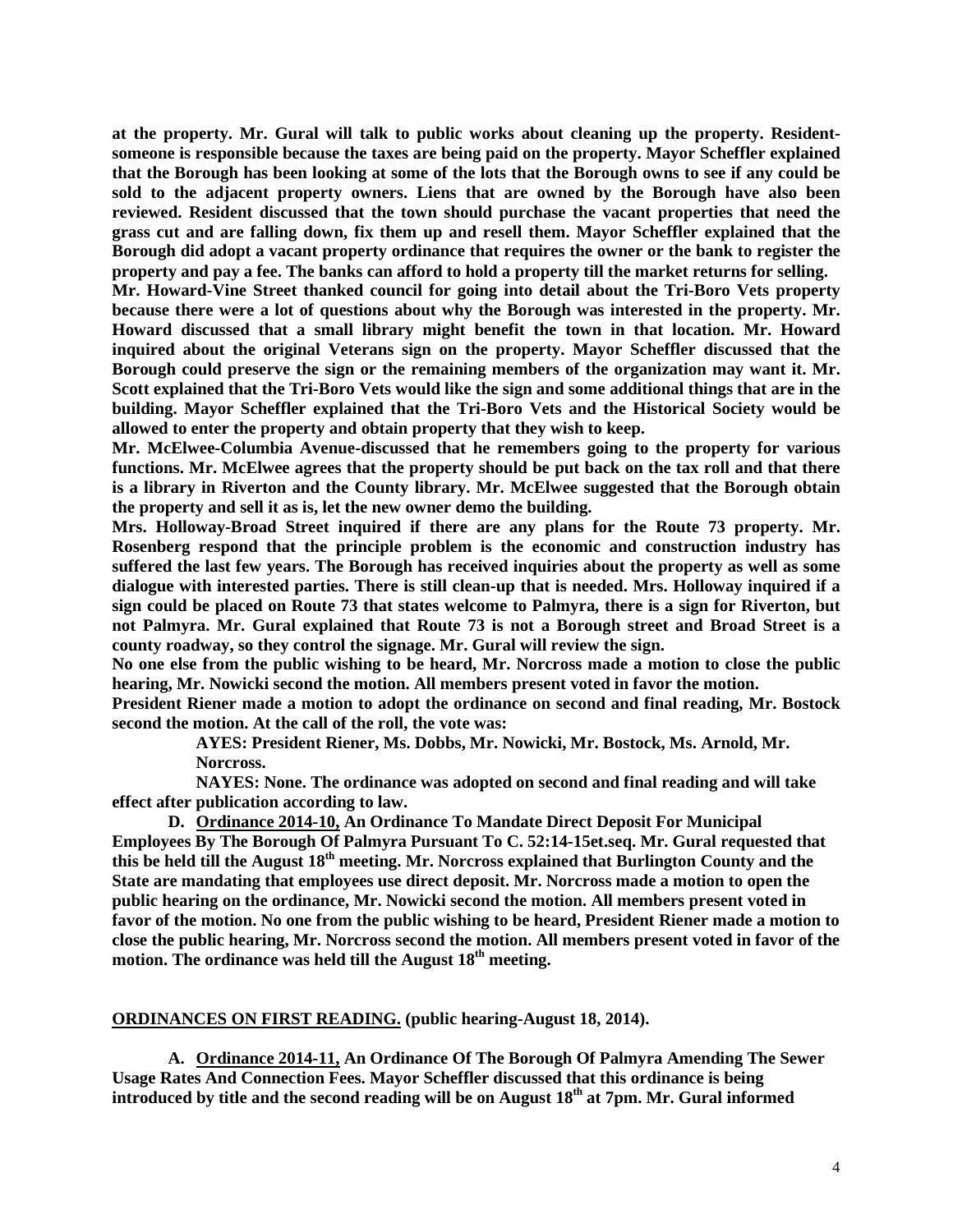**council that he will work on getting all of the figures by the August 4th meeting for a discussion. Council will hold an executive session at 6pm on August 4th for the purpose of ligation dealing with the sewer rates. President Riener made a motion to adopt the ordinance on first reading, Mr. Norcross second the motion. At the call of the roll, the vote was:**

> **AYES: President Riener, Ms. Dobbs, Mr. Nowicki, Mr. Bostock, Ms. Arnold, Mr. Norcross.**

**NAYES: None. The ordinance was adopted on first reading and will be heard on second and final reading after publication according to law at the August 18th, 2014 meeting at 7pm. RESOLUTIONS. Consent Agenda- Resolution 2014-152 to Resolution 2014-163 will be enacted as a single motion, if any resolution needs additional discussion it will be removed from the consent agenda and voted on separately. Mayor Scheffler read the titles into the record. Mr. Norcross made a motion to approve the consent agenda, Ms. Dobbs second the motion. At the call of the roll, the vote was:**

**AYES: President Riener, Ms. Dobbs, Mr. Nowicki, Mr. Bostock, Ms. Arnold, Mr. Norcross. NAYES: None.**

**A. Resolution 2014-152, Resolution Requesting Approval Of Items Of Revenue And Appropriation NJSA 40A: 4-87 Chapter 159: NJ Forestry** 

**B. Resolution 2014-153, Resolution Requesting Approval Of Items Of Revenue and Appropriation NJSA 40A: 4-87 Chapter 159: Alcohol Ed Rehab Fund DWI.**

**C. Resolution 2014-154, Resolution Authorizing The Mayor To Execute Agreement With The Board Of Chosen Freeholders Of The County Of Burlington For HOME Activities 2015-2107.**

**D. Resolution 2014-155, Resolution Of The Governing Body Certification Of The Annual Audit.**

**E. Resolution 2014-156, Resolution Authorizing Change Order #2 For Charles Street Improvements In The Amount Of \$7,730.50 To Charles Marandino LLC.**

**F. Resolution 2014-157, Resolution Awarding Care And Maintenance Of Trees To Eastern Environmental LL In The Amount of \$135. Per Hour.**

**G. Resolution 2014-158, Resolution Authorizing The Mayor To Sign The Settlement Agreement And Mutual Release Between The Borough Of Palmyra And Enforcement Video LLC D/B/A Watch Guard In-Car Video LLC.**

**H. Resolution 2014-159, Resolution Authorizing The Sale Of Property No Longer Needed For Public Use On GovDeals An Online Auction Website. (firetruck).**

**I. Resolution 2014-160, Resolution Authorizing The Application Of The Borough Of Palmyra To The New Jersey Department Of Community Affairs (NJDCA) For A Small Cities**  Public Facilities Grant For Approximately \$400,000 To Reconstruct A Portion Of West 2<sup>nd</sup> Street, **From Market Street To Orchard Avenue.** 

**J. Resolution 2014-161, Resolution Authorizing The Mayor To Execute A Memorandum Of Understanding Between The County Of Camden, Department of Public Safety And Various Burlington County Fire Companies.**

**K. Resolution 2014-162, Resolution Authorizing Payment Of Bills For June, 2014.** 

**L. Resolution 2014-163, Resolution Accepting A Certified List From Palmyra Borough Participating Volunteer Fire Companies For Eligibility In Length Of Service Awards Program (LOSAP) For The Year 2013.** 

## **DISCUSSION ITEMS.**

**A. Ms. Simon re: damage claim to sons vehicle-Mayor Scheffler discussed that during a storm a Borough tree fell on the vehicle and that the Borough is immune from liability. A resolution was passed that allows for the Borough to reimburse up to \$1,000 for a residents insurance**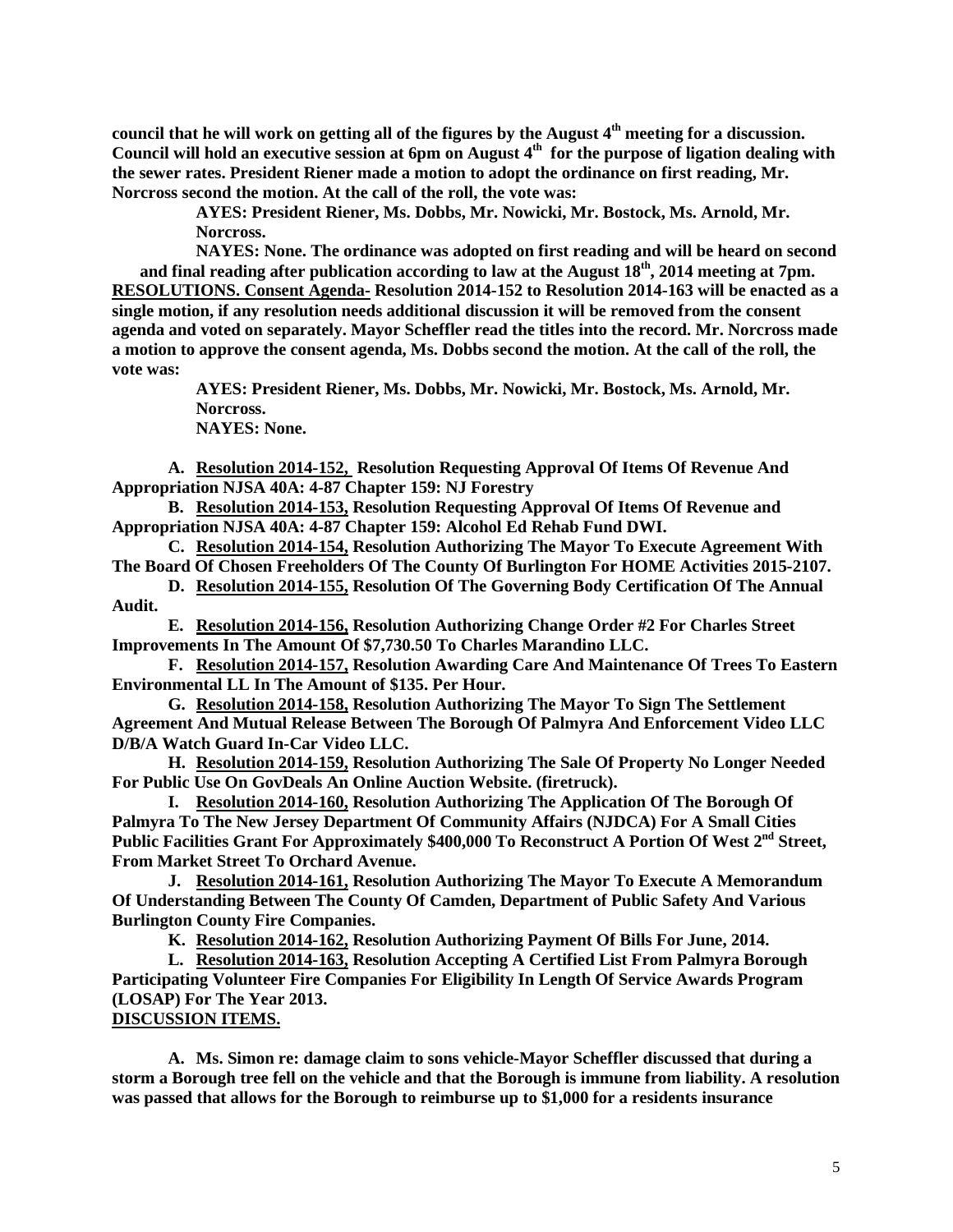**deductible. Ms. Simon explained that she was driving her son's car and high winds came up and the tree fell across the windshield. Mr. Gural discussed that he has a copy of the police report and is waiting for the tort claim form to be turned in. Ms. Simon's son only has liability insurance on the vehicle and does not have a deductible. Ms. Simon explained the car had been paid off so they had dropped the compressive coverage. Mr. Gural will review the tort claim and discuss approval of the funds at the August 4, 2014 meeting.** 

**B. Sidewalk Ordinance. President Riener reported that she and Councilman Nowicki had met last week about the ordinance and the major discussion is who is responsible for paying for the repairs done by a tree. Mr. Nowicki discussed that the time frame is also an issue and that the 90 days in the ordinance may not be enough if the weather is bad. Mayor Scheffler discussed that it is difficult to balance everyone's interest with the sidewalks and that the Borough has a few lawsuits pending for trip and falls caused by sidewalks not being in repair. President Riener explained that they are looking at the Cool Cities grant to see about doing some work with the trees. The two main issues are neglect of repair to the sidewalk by the homeowner and also the damaged from the trees.** 

**C. RCA litigation (Ted) and Housing Rehab foreclosures. Mr. Rosenberg explained that the Borough is named in many of the foreclosures and bankruptcy due to having liens on the homes from the RCA program.** 

**D. Water usage Sewer fees & meeting status. Mr. Gural discussed that additional information is needed before the adoption of the ordinance.**

**E. Feral cat status-Mayor Scheffler explained that at the last meeting a resident had discussed that there were stray cats in her neighborhood. There is a notice on the website about not feeding stray cats and to be aware of rabies. Mr. Gural reported that 2 cats and 1 dog were euthanized at the shelter this month and that the Burlington County Animal Shelter is looking at becoming a non-kill shelter. There are grants available for the trap, neuter and release program, but the Borough will have to review the criteria.** 

**F. 710 Parry Avenue sewer line issue-President Riener recused herself from the discussion. Mr. Gural explained that the original contractor of Parry Avenue damaged the clean outs and 710 Parry Avenue was replaced at the time of construction. The owner continues to experience problems with their sewer line backing up. Mr. Kirchner has video the sewer line and could not get a clear picture since there are sections that are clogged and that portions of the line maybe damaged. The neighbors in the area are not experiencing any problems. The sewer line needs to be dug up and inspected. Mr. Gural would like to present an offer to the homeowner that the Borough will split the cost if it proves to be fault by the Borough and if it is the homeowner then the Borough pays nothing. The cost would be about \$4,000 from the Borough. Mr. Norcross inquired if the homeowner was replacing the line into the home. Mr. Gural explained that the Borough is not doing anything on the private property of the homeowner.**

**G. Computer & phone extensions for Council and cell phones discussion. Mr. Gural discussed that this is actually a two part item. He had a conversation with Councilwoman Arnold about the open public records act and the way that council communicates with the general public. Mr. Gural has ordered telephone extensions for all of the council so that messages for them can be left on their extensions and they will be able to obtain their messages from their cellphone or home. Mr. Gural explained that he also ordered a new computer for councilmembers to use that will be located in the conference room. Councilmembers will be able to check their Borough email on the computer instead of using their personal one. Mayor Scheffler discussed that you can use any computer and should log on through webmail to obtain your borough emails. It does not affect the personal emails. President Riener discussed that all Borough business should be done through the Borough emails and not anyone's private email. Mr. Gural discussed that past councils had cellphones as well. President Riener discussed that the costs of additional cellphones for the borough were not considered at budget time. Mayor Scheffler explained that councilmembers had handed their cellphones back and that she does not see a need for them. Ms. Arnold explained that**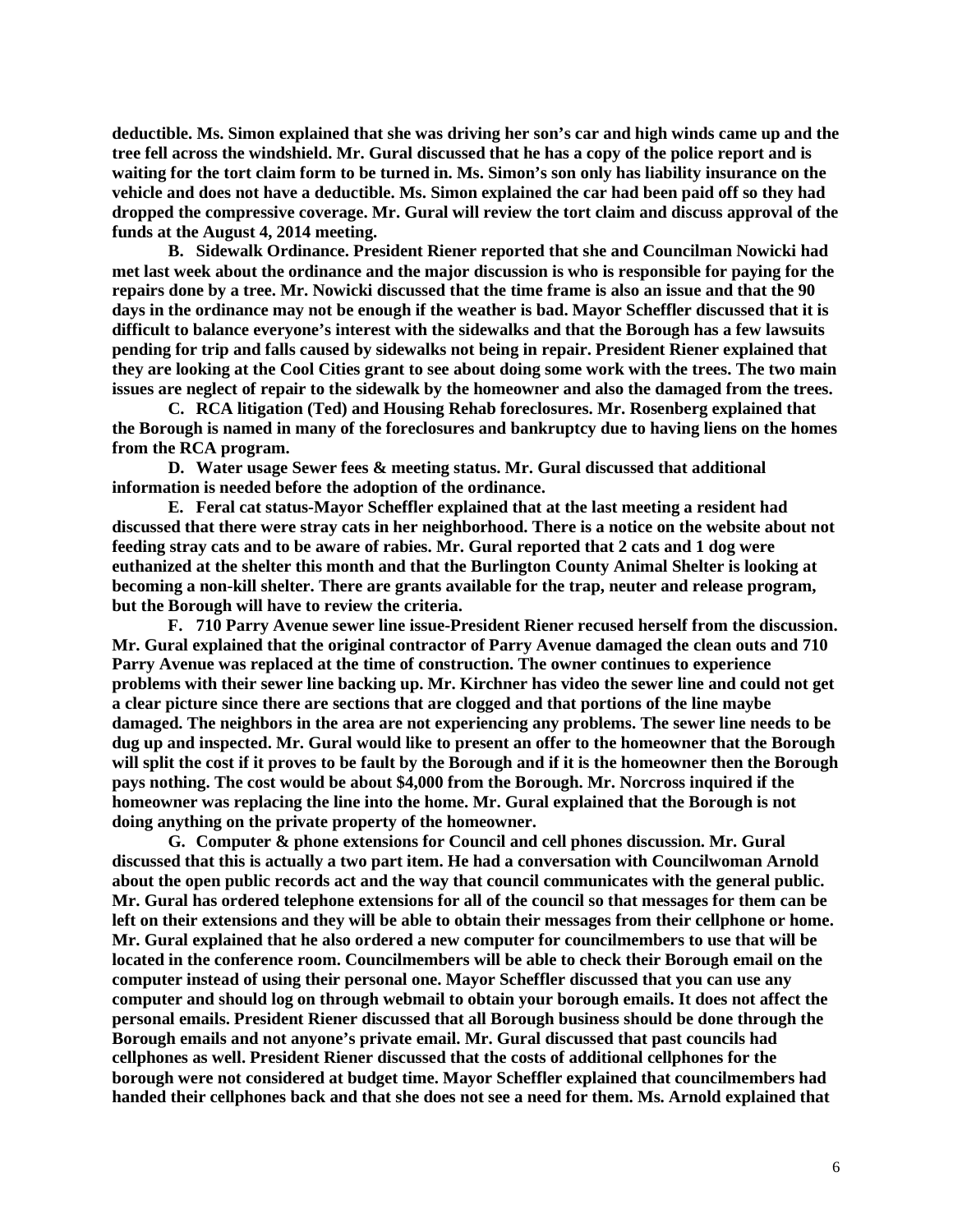**she has concerns about jeopardizing her personal emails and cell phone and had her number removed from the website. Ms. Arnold would like the computer so that she does not have to do Borough business on her personal computer or phone. Ms. Arnold explained that she is uncomfortable having borough business conversations on her cellphone. Ms. Dobbs explained that cellphones were done away for councilmembers and that people were abusing the privilege by having personal calls on their cellphones. Mayor Scheffler explained that council should not be doing business from their personal emails. Ms. Arnold explained that residents were using her personal email address. President Riener replied that it is Ms. Arnolds responsibly to protect her private email address. Mr. Bostock inquired if Ms. Arnold is requesting personal cellphones for all councilmembers. Ms. Arnold replied that she feels that it is necessary and that she needs a place to do borough business. Ms. Dobbs explained that she checks her emails from home by going to webmail and that she does not want a cellphone from borough. Mr. Bostock agreed that he does not see a need for a borough cellphone. Mayor Scheffler recommend that any councilmember who wants a borough cellphone can pay for the additional cost with the salary they receive for being on council. Mayor Scheffler discussed that members of council should send and receive emails only through their borough email address and not to merge their accounts. If someone from the public sends in an open public records request, they have to turn over their emails.** 

## **ADMINISTRATOR REPORT.**

**Mr. Gural reported that estimate tax bills are sent out and they are due by August 1st. The County Board of Health has requested a copy of the Borough's vacant property ordinance; they are requesting that towns adopt a similar ordinance. Mr. Gural informed council that no one qualified applied for the tax collectors position. The JIF renewal is in process and Cinnaminson is considering becoming a member. There will be a meeting with the BID property owners on July 28th to answer any questions about the refund or payment owed, 60% of the refunds have been processed and invoices were mailed out to those businesses that owe the Borough money. Mr. Gural discussed the ongoing problems with Comtec and the phone system.** 

## **COMMITTEE REPORTS.**

**Mayor Scheffler thanked everyone involved in the Riverton Fourth of July parade and that it was a wonderful event. A new podium for events and council meetings as been ordered. Mr. Norcross has been requesting new microphones and a podium for the public to use during council meetings for the last few years. The county has removed the trees at the corner of Cinnaminson Avenue and Henry Street and the Borough removed the stumps. Mayor Scheffler informed council that she will be away on business next week, but will be back for the August 4th meeting.** 

Public Safety- Mr. Norcross announced that the new firetruck should arrive on July 30<sup>th</sup>. The **annual report of the court was sent into the state and the monthly police report is on file. There is a movie on Tuesday night at the band shell and there will be music played and movies on Tuesdays in August.** 

**Board of Education/River Route- Ms. Arnold will have a report from the River Route meeting for the next meeting.** 

**Ad-Hoc- Mr. Bostock reported that Mr. Allen of public works is having a hard time getting PSE & G to return his calls and he would like to call the company in Moorestown about solar. Mr. Bostock inquired of Lt. Campbell if she had any information about the traffic study that was supposed to be done on Cinnaminson Avenue. Lt. Campbell replied that she was not aware of the study and will check with the Chief when he returns from vacation.** 

**Shade Tree-Mr. Nowicki reported that the county took down 9 additional stumps from the last tree project. There will a tree tour given to explain the types of tree in October on a Saturday; it is open to all residents.**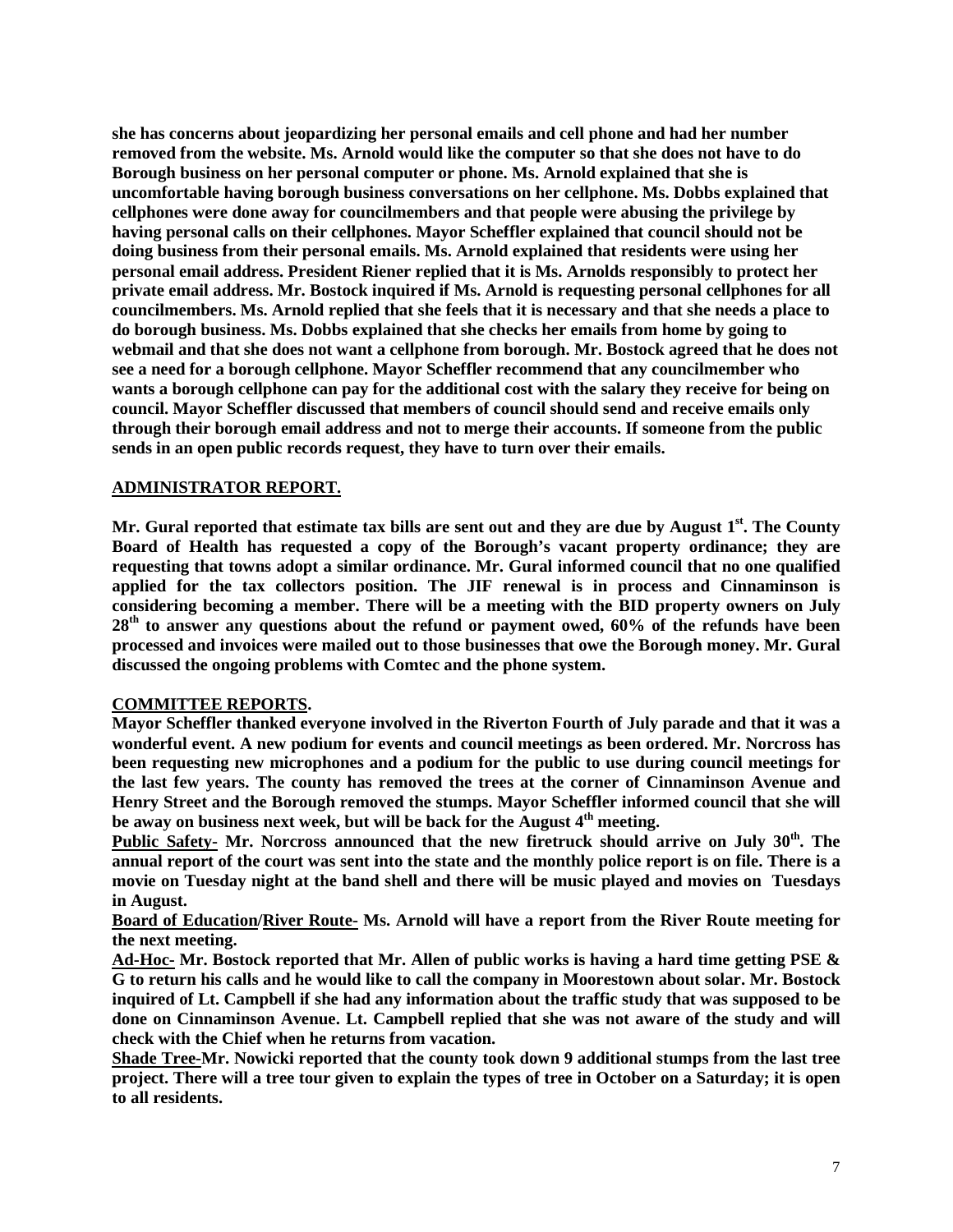**Public works/Sewer-Ms. Dobbs reported that the public works and sewer monthly report is on file and that she would like to thank the department for the extra work with the last two storms that caused a lot of damage with branches and trees.** 

**Land Use/Construction- President Riener reported that the monthly report is on file and also emailed to all of council. The Land Use Board met this month and approved previous resolutions.** 

**PUBLIC COMMENTS. Mr. Nowicki made a motion to open the meeting to the public, Ms. Dobbs second the motion. All members present voted in favor of the motion.** 

**Mr. McElwee-Columbia Avenue announced that there will be a Yellow Ribbon Homecoming in the Borough and that everyone is invited to attend. Mr. McElwee will be turning over the plaque from the Girl Scouts to public works for installation at the War Memorial. Next Monday there will be a Hiring Our Heroes held at the Joint Base in Wrightstown.** 

**Mrs. Butler-Arch Street inquired about the tree ordinance and that there is a tree in front of her house that damages her sidewalk and she has told the Borough that she does not want the tree even before it was planted. The tree roots are pushing up her sidewalk again. Mrs. Butler discussed that the sidewalks on Arch Street are getting worse due to the tree roots. Mrs. Butler informed council that on August 1st there will be a celebration to recognize a soldier at 312 Arch Street.** 

**Resident-discussed that there is a manhole in Arch Street and that when the trash truck drives down it hits the manhole and bricks and cement come loose.** 

**Mr. Brooks-East Broad Street-inquired about the sewer rates and water usage and if it will be ready for the October billing. Mr. Gural replied that once council passes the ordinance with the fees, the tax department is prepared to send out the bills.** 

**Ms. Veitenheimer-Rowland Street-inquired as to why the Borough does not know what the rate for the sewer will be and why is the discussion with council being held in closed session. Mayor Scheffler replied that some of the discussion will involve litigation with the sewer rates. Ms. Veitenheimer inquired as to when the rates will be presented to the public. Mayor Scheffler explained that it will be discussed at the August meeting. Ms. Veitenheimer discussed that she was shock with the estimated tax bill. Mr. Gural explained that the tax collector and the chief financial officer review the estimated tax rate and have to certify it. The estimate tax rate is set as close as they can get it to the projected rate. Burlington County adopted their budget late which slows down the process of setting the tax rate.** 

**Mr. Brooks-East Broad inquired as to what happens if the Borough does not get the sewer rate/water usage use set by the next billing. Mr. Gural replied that residents will get the standard billing.** 

**Mr. Clarke-Columbia Avenue discussed that shrubs as well as tree limbs block the sidewalks and make it very difficult to walk around town. Mayor Scheffler explained that the Borough does have an ordinance that helps control the low tree limbs as well as any object blocking the sidewalk and that Mr. Clarke should let code enforcement know of the locations. Mr. Clarke inquired as to whom is responsible for the low branches over the sidewalk. Mr. Nowicki replied that if the branch is from a tree between the sidewalk and the curb it is the Borough's responsibility, but if the branch is hanging from a tree on someone's front yard it is the homeowner's responsibility.** 

**No one else from the public wishing to be heard, Mr. Norcross made a motion to close the public portion, Mr. Bostock second the motion. All members present voted in favor of the motion.** 

**CLOSED SESSION. Resolution No. 2014-164, Resolution Excluding The Public From Certain Meetings Pursuant To Section 8 Of The Open Public Meeting Act C. 231 P.L. 1975. (litigation and**